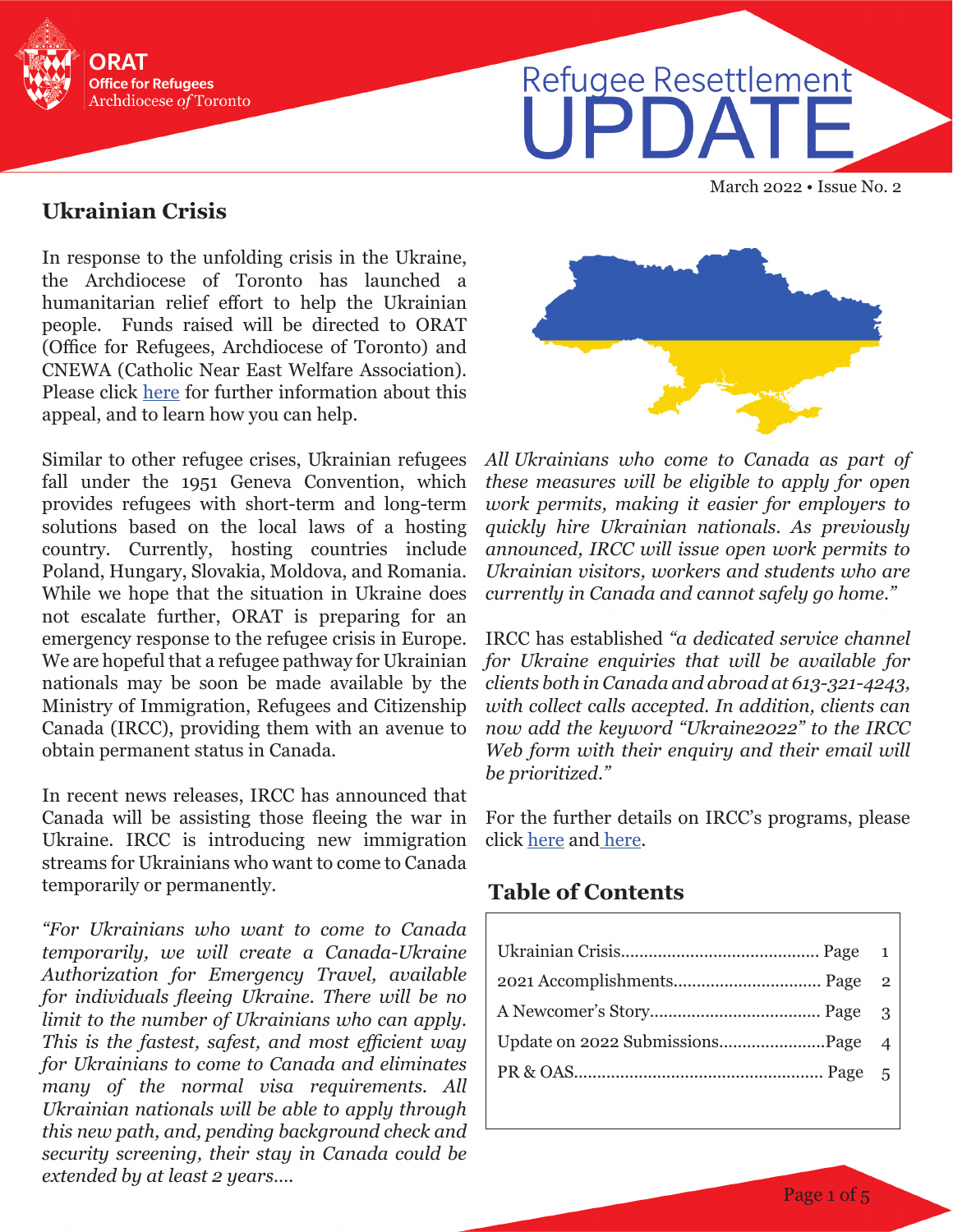#### **What We've Accomplished Together in 2021**

The pandemic has had a profound impact upon us all. For many refugees, it has meant a lengthy delay in their resettlement to Canada.

During the past 2 years, ORAT, along with other private sponsors have continued to submit refugee sponsorship applications to Immigration Canada. During that time, we submitted applications to sponsor over 1,350 refugees, with 694 being submitted in 2021 alone. Immigration Canada during that time implemented pandemic related restrictions on its overseas visa offices, resulting in a sharp reduction in the number of cases being processed. The result was a marked decrease in arrivals. In 2020, we were only able to welcome 165 refugees to Canada. Thankfully, late last year Immigration Canada's overseas offices resumed near-normal processing of applications. The effect of this was a marked increase in the number of refugees arriving to Canada. In the September to December period of 2021, we welcomed 288 refugees to Canada, as compared to only 21 refugees in the preceding 8-month period. We are grateful, along with the many parish volunteers, and cosponsors, that we have been able to welcome 316 refugees to Canada in 2021.

Despite the impact of COVID-19, we continue to stand amazed by the marvelous collaboration between ORAT, and the many others involved in the resettlement process. Together, we have initiated the resettlement application to assist 694 refugees, paving the way for their eventual arrival to Canada. Here, they will live in freedom. This is a testimony to what we are able to accomplish together as we respond to the Lord's invitation "I was a stranger and you welcomed Me". The infographic, included on this page, and which is available on our website, summarizes the many accomplishments of 2021 that we can celebrate together.



With the help of the Lord and through the generosity of Catholics throughout the Archdiocese, we have been able to raise over \$4.3 MM to assist in the resettlement of refugees from many corners of the world. Since the inception of the Project Hope initiative, we have already been able to welcome over 167 families (448 individuals) to Canada. We await the arrival of an additional 111 families (274 individuals) who are currently in process. We are grateful for the generosity of so many who have given of their time, talent and treasure to respond to this urgent need of our time. It is indeed a testimony of the love of God's people for suffering humanity.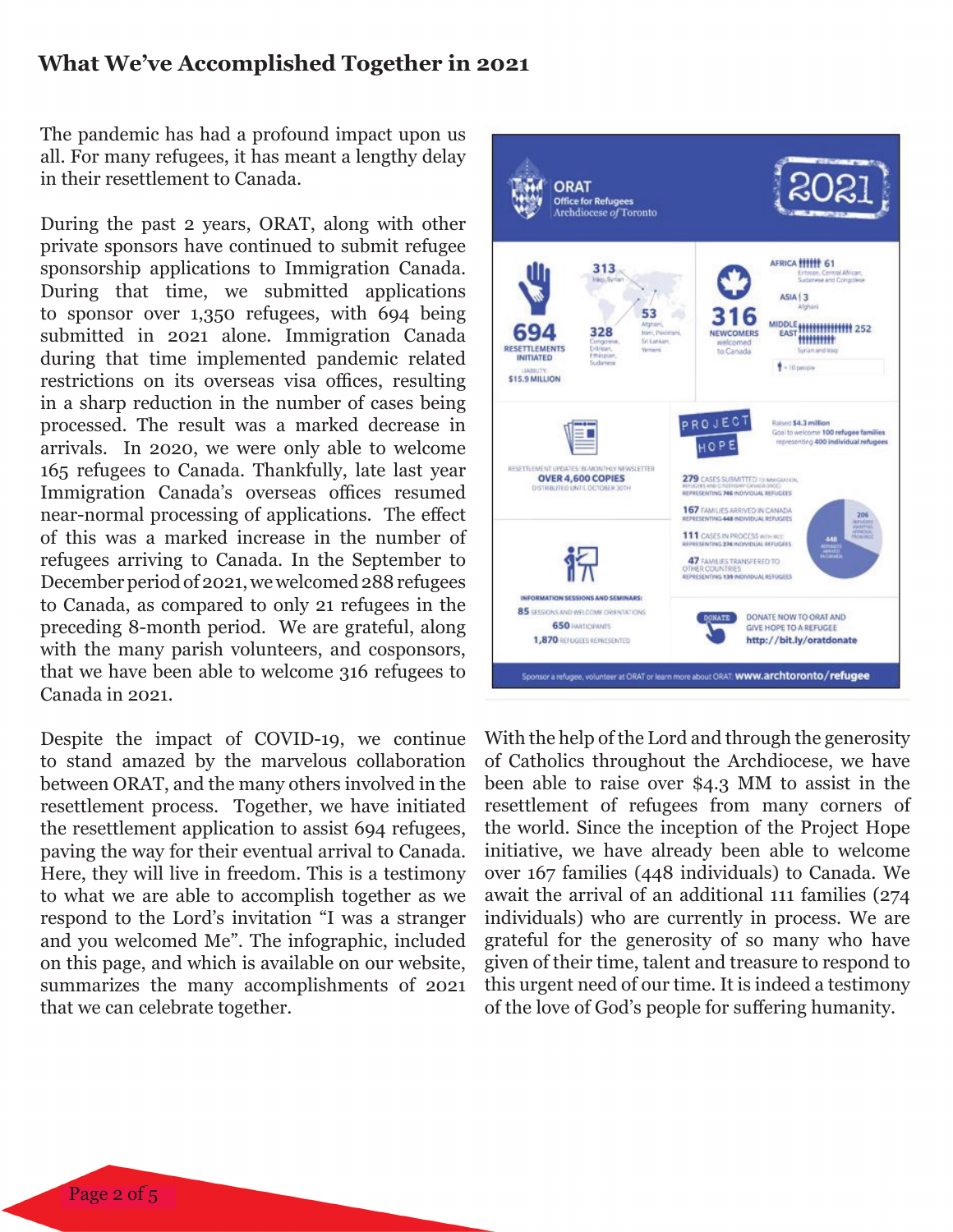## **A Newcomer's Story**

When BJ, his wife and young son stepped off the plane and onto Canadian soil, it was a welcome relief for the family of three after a long and tiring 9-hour flight. Their sponsorship group was waiting to greet them in person for the first time, having only known them virtually for the past almost 2 years. The young family was met by a fellow newcomer who had arrived some months ahead of them and another newcomer family who had arrived almost 5 years ago. It was autumn in Canada and the children of this family had decorated a "Welcome to Canada" poster with some beautiful fallen multicolored maple leaves. Even in the middle of a COVID-19 crises, it was a happy time for this sponsorship group, immigrants themselves, to welcome BJ's family as newcomers to Canada. The family's dream of arriving in Canada had finally been realized.



BJ's journey started some 8+ years prior when a tribal war between government forces and the villagers in BJ's village broke out. BJ was injured and escaped to a neighboring country in the Middle East. He was now a displaced refugee in this foreign country with no rights, no job and no services. Life was rough. Very soon after his arrival he made a connection with a local Catholic Jesuit community. With the priests' help he was able to study English and he managed to find an underground job. He reconnected with his future wife and they married. The Jesuit priests reached out to ORAT and presented his case.

They asked ORAT to sponsor BJ, his wife and their first born to Canada. ORAT agreed and in turn asked our church to become a co-sponsor.

Now, comfortably settled in a small Ontario city, the family's new life has begun. Their cozy apartment was presented to them furnished tastefully and fully outfitted with all the things they would need in the busy days ahead. The kitchen was stocked with food and essentials. Their little son has his own crib and toys to keep him occupied. Fortunately, BJ and his wife had received their first two doses of the COVID vaccine before their arrival, which meant they would not need to quarantine for the usual 14 days. This allowed them to go for lovely walks around their new neighborhood and familiarize themselves with their surroundings.

The next weeks were busy. Bank accounts needed to be set up, a budget was worked out and a lease had to be signed. There were visits to Service Ontario for OHIP cards and to Service Canada for social insurance numbers. They needed to take English tests online and enroll in English classes. They met with Settlement workers at the local YMCA Immigrant Services who assisted them in filling out the myriad of necessary government forms. Winter was coming too, so warm clothes, winter boots, hats and gloves needed to be arranged for. All these things were provided with the help of the local Catholic Church and the volunteers who made up the interfaith refugee committee at the church. Appointments were made with the dentist for BJ and with the doctor for his wife who would be delivering their second baby early in 2022. A bicycle was provided for BJ to cycle to the local grocery store when needed. There were parks nearby that their young son could play in. They liked their new home and the new friends they were making.

*Continued on page 4*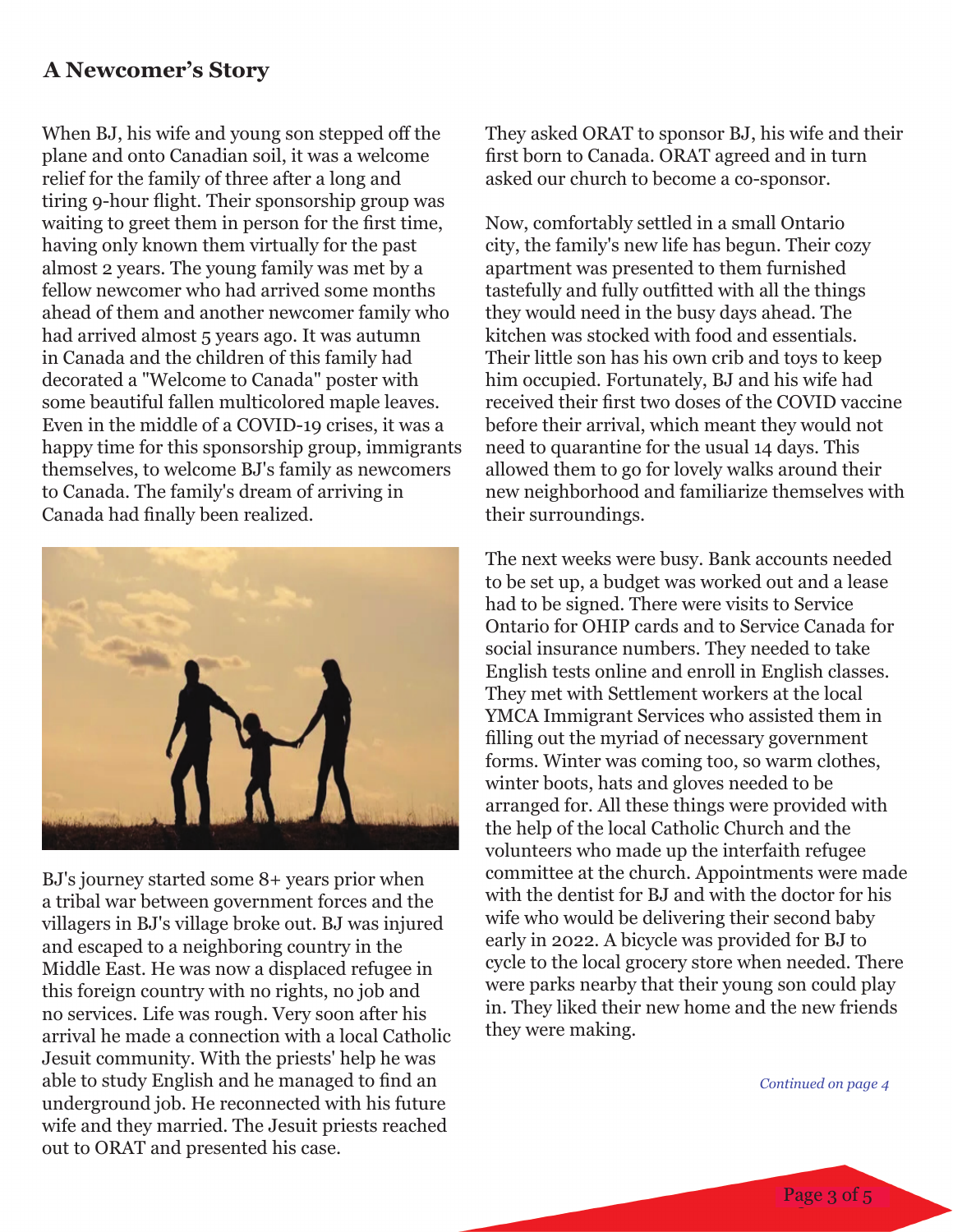BJ's wife is an excellent cook and takes good care of the family. She is working hard to improve her English by attending English classes at the YMCA. It is a busy household. BJ was very keen to begin working and because his English was already pretty good and he was a skilled electrician, the job hunt was started. First, an updated resume needed to be prepared and then the applications to be sent out. The church put the word out to the parishioners to assist. Fairly quickly a positive response arrived through a connection with a parishioner. An interview was set up and BJ was asked to join a small electrical company. This meant he first had to complete some safety courses. He is kept busy not only with his online English classes but now also with the courses required for his new job. He had never been to a Catholic Church service and asked if he could attend a Mass and bring his family. Father L was very welcoming and this was arranged. His family was introduced to the congregation and welcomed warmly. Many came up after Mass to say hello and extend greetings and offer support.

Next week, almost 4 months since arriving in Canada, BJ will start his new job. He is now working to get his Canadian driver's license which will be an asset for his work. He and his wife will welcome very soon their new baby boy to be born in Canada. Their future is bright.

This is a quick summary of the history of this newcomer family, how they came to Canada and how they have managed in just a few months to settle into a new community in their new chosen country. The immigrant family who greeted them at the airport have just this past week become new Canadian citizens themselves. They have also become good friends and helpers to BJ's family.

This really is a triumphant success story and portrays how Canada is recognized as the most multicultural country in the world. The church and its sponsorship group in conjunction with the Office for Refugees, Archdiocese of Toronto (ORAT) are cosponsors to BJ's family.



#### **Update on 2022 Submissions**

In the fall of each year, ORAT begins its work to register cases for the upcoming submission year. In the past several years, Immigration Canada has allowed Private Sponsors to start submitting cases as early as January 1st. Unfortunately, this is not the case this year. Immigration Canada is currently not accepting refugee sponsorship applications from Private Sponsors. We are waiting on Immigration Canada to announce to Sponsorship Agreement Holders (SAH) when they can begin to submit applications.

For those that have begun the process with ORAT in late 2021, we ask that they continue to exercise patience. We will announce on our website and Facebook page when Immigration Canada begins accepting applications.

We encourage both cosponsors and Constituent Groups alike to continue to monitor our website for further updates.

It is also important to note that Immigration Canada is currently experiencing a 12 week delay in processing cases (i.e., cases that were submitted in 2021). Under normal circumstances, Immigration Canada issues Approval Letters and G Numbers 1-2 weeks after receiving the application. This is now taking up to 12 weeks.